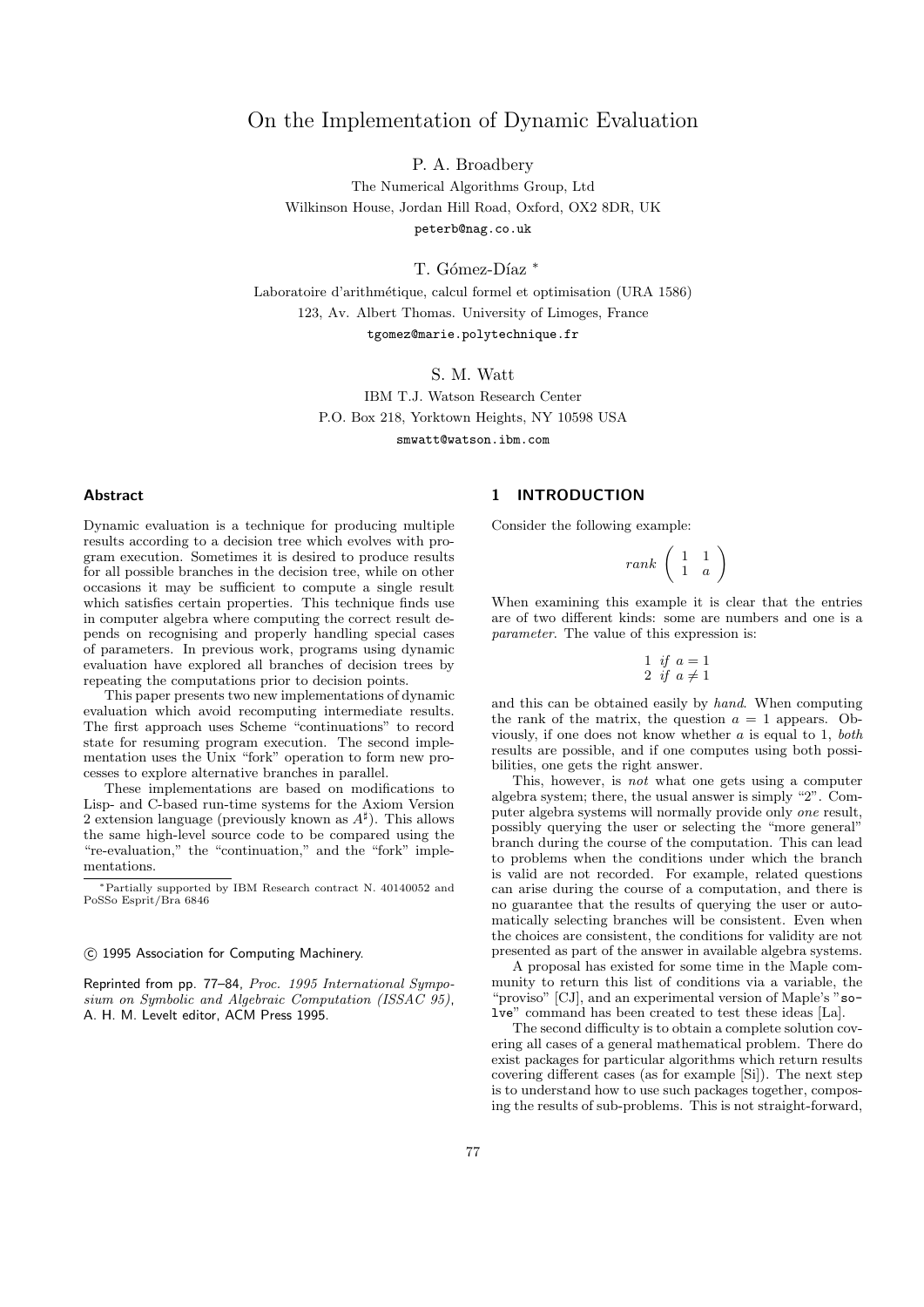since the course of an algorithm will likely vary depending on the conditions placed on the different cases. One does not wish to obscure the intent of every function in an algebra system with back-tracking logic. Even if one were willing to accept this, it would be necessary to modify all of the code in the entire system.

Dynamic evaluation addresses this problem and gives a method of proceeding when there are many possibilities for the answer [DR]. It has been implemented on the computer algebra system Axiom Version 1 [JS] and has been applied first in computations involving algebraic numbers [DDD, DD, Du], which are considered as a special kind of parameter. Dynamic evaluation is intrinsically parallel, but in earlier implementations the parallelism is only simulated, and some parts of the computation are performed many times. This redundant computation was unavoidable in the Axiom system, as it provides no mechanism for restarting a computation at a point in the middle of a program.

A possible way of avoiding redundant computation is to use continuations [R4R]. Continuations provide a mechanism for marking a point in a computation (in the middle of an equality in our example) and to return to this point as many times as desired. This allows the back-tracking primitive that dynamic evaluation needs. The question now is how to use continuations from within a computer algebra system. This has been made possible by the new Axiom compiler, called  $A^{\sharp}$ .

In this paper we describe dynamic evaluation and its utilisation in some computations involving parameters. We describe how continuations may be used to avoid redundant computation in the dynamic evaluation of a program, and how continuations may be used from within the Axiom Version 2 system. Section 2 describes the form of the domains over which dynamic evaluation can be made. This section then goes on to describe the splitting trees which can be used to represent a particular computation over these domains. This section then gives a more extended example of such a tree. Section 3 describes the implementations of dynamic evaluation, and describes the interface to  $A^{\sharp}$ .

## 2 DYNAMIC EVALUATION AND COMPUTING WITH PARAMETERS

Dynamic evaluation is a process of calculation that allows the execution of a program even where several answers are possible for some questions appearing in the program. It is described rigorously using sketch theory [DR].

Dynamic evaluation was first applied to computations with algebraic numbers, implemented as the *dynamic alge*braic closure of a field, first written in Reduce (known as the D5 system), and later in Axiom [DDD, DD, Du]. In this program the parameters are algebraic numbers, represented by symbols under algebraic constraints. This domain handles questions of equality over itself, using an algorithm based on the gcd.

The Axiom version of the dynamic algebraic closure is composed of several categories, domains and packages  $[Du]^1$ . In particular there is the control package with the function allCases. This function manages the progress of a dynamic evaluation. It is done in a general way that is independent of the particular application under consideration. This was possible because dynamic evaluation is a general principle, and also thanks to the polymorphism of Axiom.

Other applications of dynamic evaluation implemented in Axiom are, for example, the dynamic algebraic real closure [DGV] and the dynamic constructible closure [Go]. They use (without modification) the same control package. In the dynamic algebraic real closure parameters are also algebraic numbers, but additionally allow sign tests  $(>)$ . The sign test implies the use of algorithms from real closed fields which makes the implementation more difficult (in fact, this work is still in progress).

The dynamic constructible closure of a field allows only the equality test, but here one deals with parameters in a more general sense than the algebraic one. In this domain one can get the full answer for the example in the introduction. As in the algebraic case, the gcd is the tool used in answering equality tests. We explore this domain further in the next section.

### 2.1 The Dynamic constructible closure

Dynamic constructible closure is an Axiom constructor (i.e. a domain-producing function) that provides parameters. It needs a ground field  $K$ , which can be *any* field and produces a new Field with additional operations. If K is a subfield of complex numbers, the domain deals with complex parameters, that is parameters that take a complex number as their value.

In Axiom, one builds the dynamic constructible closure of a field  $\bf{K}$  in the following way:

#### CL:= DynamicConstructibleClosure(K)

The result is a Field which also provides a function to introduce parameters:

newElement: Symbol -> CL

In addition, there are two functions to impose or forbid values for the introduced parameters, i.e. imposing constraints over the parameters:

```
areEqual: (CL,CL) -> Boolean
areDifferent: (CL,CL) -> Boolean
```
The boolean result of these operators says whether a new constraint is compatible with the previous ones. Constraints over parameters express the possible values for a parameter. At the moment of their introduction, they are reduced into a standard form in a recursive way, which reduces its presentation to the case of a parameter a over the ground field  $\bf{K}$ . The constraints on a are in one of the following forms:

- any Element: there is no constraint on  $a$  (this means that a can take any value)
- algebraic: there is a constraint of type  $P(a) = 0$  with P a monic univariate polynomial of positive degree with coefficients in  $\bf{K}$  (this means that a can take as value any zero of P).
- exception: there is a constraint of type

 $P_1(a) \neq 0$  and ... and  $P_k(a) \neq 0$ 

with  $P_1, \ldots, P_k$  monic univariate polynomials of positive degree with coefficients in  $K$  and pairwise coprime (this means that a can take any value different from any zero of any of the polynomials  $P_1, \ldots, P_k$ )

<sup>&</sup>lt;sup>1</sup>this version is referred to later as the old implementation of dynamic evaluation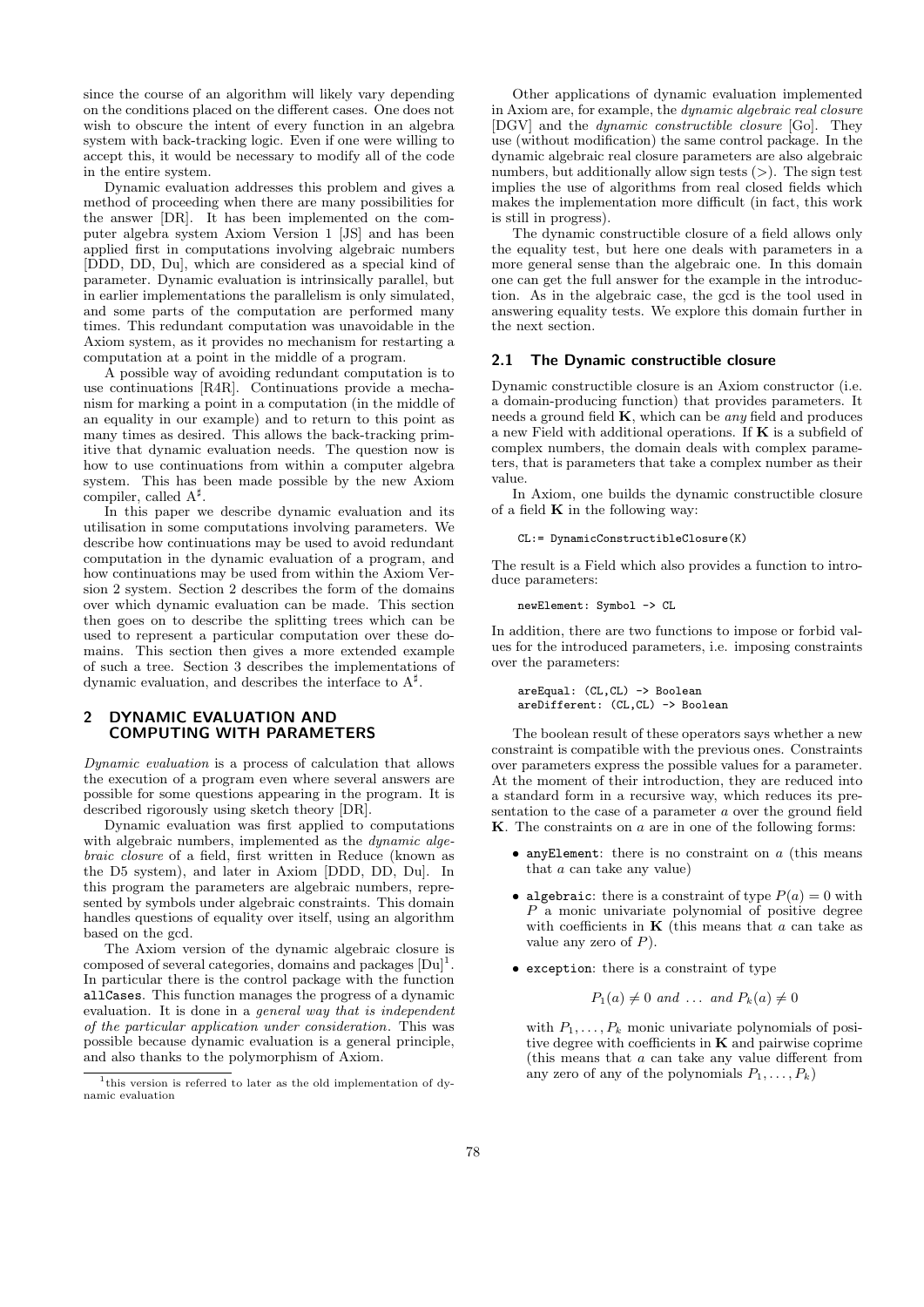

Figure 1: Three basic trees.

In addition, when the characteristic of the ground field is zero, we can suppose that polynomials  $P, P_1, \ldots, P_k$  above are square-free.

The main point now is that parameters can take different values, so that it is in general impossible to answer true or false to an equality test over parameters. When both answers are possible, it is essential to distinguish the values of the parameters corresponding to true from the values corresponding to false. This is called a *splitting*, and it is detected using gcd computations.

One can use this program to solve polynomial systems or in mechanical geometry theorem proving. Also, one can get Jordan canonical form for matrices with parameters in its entries (see [Go]).

To illustrate the use of this program, we show the code (slightly simplified) corresponding to our example in the introduction:

```
RN:= Fraction Integer
CL:= DynamicConstructibleClosure(RN)
M := Matrix(CL)dynamicRank():NonNegativeInteger ==
 a:CL:= newElement('a)
 m:M:= [[1,1],[1,a]]
 rank m
```
allCases(dynamicRank)

In the first line we say that our ground field is the rational numbers, in the second we build its constructible closure, CL. CL is a field in Axiom sense, so it makes sense to build matrices over it. Next we write a function with the computation to be done. It starts with the introduction of the necessary parameters and after building the matrix, calls rank over it. Finally we call this function with allCases in order to get the full answer:

```
[value is 1 in case a = 1,value is 2 in case a /= 1]
Time: 0.12 sec
```
We remark that rank is a function from Axiom. This function has no knowledge of dynamic evaluation, and is used without modification.

## 2.2 Splitting trees

Dynamic evaluation associates a splitting tree with a computation. It is built by the allCases function as computation proceeds.

We explain here splitting trees related to computations in the dynamic constructible closure domain. They can be defined in the following way:

- 1. The root node represents the beginning of the computation.
- 2. The edges represent current information about parameters, that is constraints over parameters in their standard form.
- 3. The nodes represent the points in the computation where the constraints can change — this can happen with the introduction of a new parameter (with newElement), and in the use of areEqual, areDifferent or the equality test (=).

The third point is the essential one, we will extend it more precisely, first for the case of only one parameter over the ground field, then for the case of many parameters, where recursion appears.

**Case of one parameter.** Let  $a$  be a parameter over the field **K**, and **x** and **y** two elements in the field **K** $(a)$ . At every node of the splitting tree, except the root node, there is one of the following possibilities:

- $areEqual(x, y)$ . There is only one edge coming down from this node, it corresponds to:
	- true if are Equal $(x,y)$  implies a constraint on a which is compatible with the old ones,
	- or false otherwise. In this case, current constraints on a do not change.
- are Different $(x,y)$ . There is only one edge coming down from this node, it corresponds to:
	- $-$  true if are Different  $(x,y)$  implies a constraint on a which is compatible with the old ones,
	- or false otherwise. In this case, current constraints on a do not change.
- $\bullet$   $x = y$ . In this case we have several possibilities: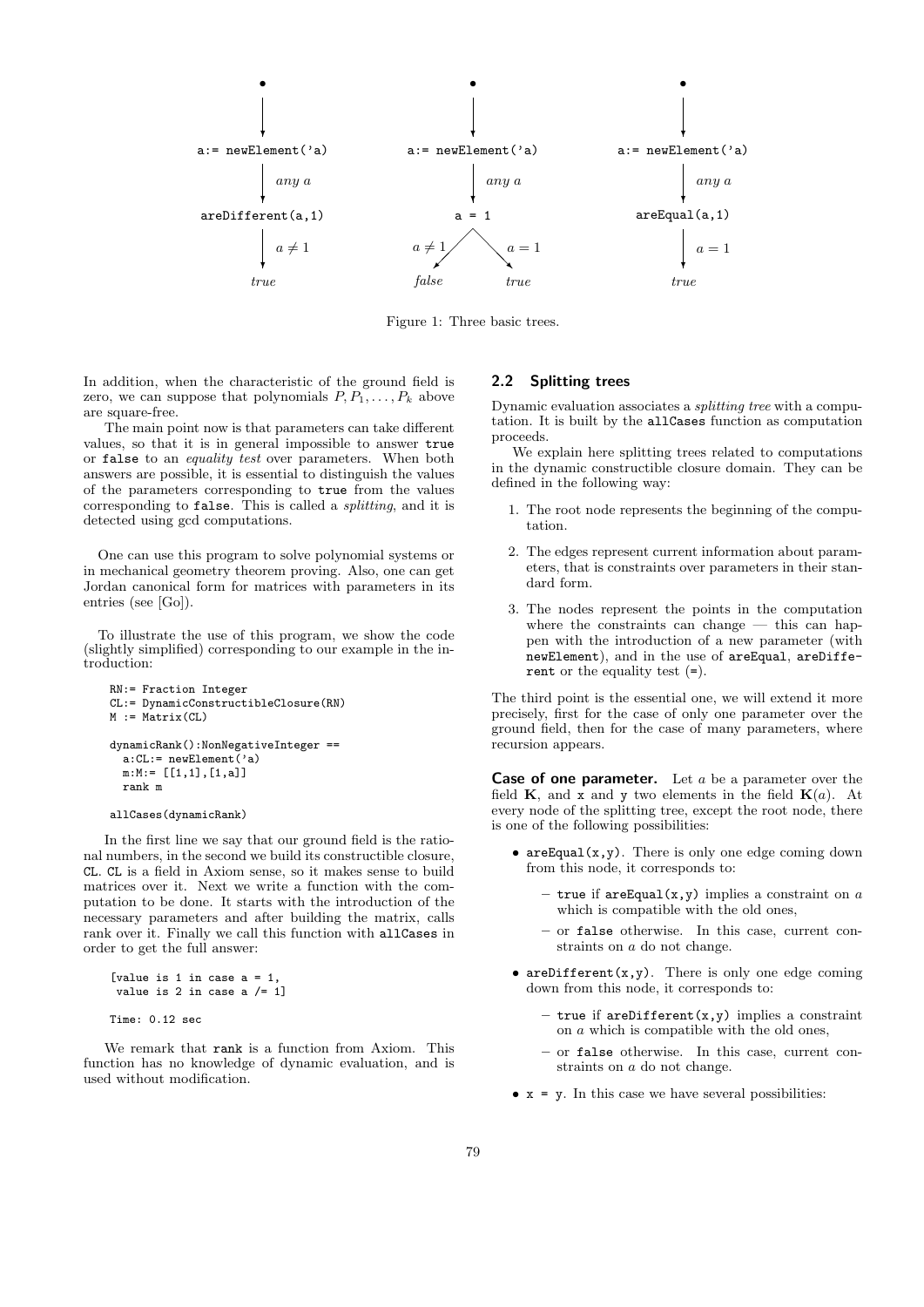

Figure 2: Splitting tree with box.

- the answer is true for all the possible values of  $a$ . This node has only one edge coming down, and current constraints on a do not change.
- the answer is false for all the possible values of a. This node has only an edge coming down, and current constraints on a do not change.
- both answers, true and false, are possible. There are two edges coming down from this node, one for each answer. This is called a splitting point.

Figure 1 shows three basic trees for the case of one parameter. The second tree in this figure corresponds to the example of the matrix rank computation.

**Case of many parameters.** Let  $a_1, \ldots, a_n$  be the parameters introduced. The main point is that the program works recursively over parameters and then the use of =, areEqual or are Different over expressions of level  $k$   $(k \leq n)$  can produce equality tests (and then splitting points) in lower levels.

Initially we show the last level only, with possible internal splittings in lower levels represented by a box. From this box, there is at least one edge coming down, but possibly many edges. During this process only constraints related to lower levels could change.

In order to show it we will study the following example:

```
a:CL:= newElement('a)
b:CL:= newElement('b)
c:CL:= newElement('c)
(a * b * c = 0) $CL
```
This corresponds to the splitting tree in figure 2. In the root node computation starts, in the second one there is the introduction of the first parameter a. From this node there is an edge coming down with the current information over this parameter that is any a. In the next node there is the introduction of the second parameter, and after the introduction of the parameter c we find the equality test  $a * b * c = 0$ . In order to answer this question the system works recursively over the parameters and some splitting points appear for parameters a and b. This splitting tree hides these splits in a box in which the current constraint on c (any c) does not change. From this box there are three edges coming down, with the current information about parameters  $a$  and  $b$  after split. For each edge we find a node with the question a\*b\*c = 0 specialized with respect to these new constraints. In two nodes there is 0 = 0, which we can answer now without additional split over c. In the other node we find the question  $c = 0$  that needs a split over c in order to be answer.

Finally the complete answer is:

```
[value is true in case any c and any b and a = 0.]
value is true in case any c and b = 0 and a /= 0,
value is true in case c = 0 and b /= 0 and a /= 0,
value is false in case c /= 0 and b /= 0 and a /= 0]
```
Time: 1.46 sec

Let us now open the box (see figure 3). In order to answer the question  $a*b*c = 0$  the system needs to answer  $a*b = 0$ and for that  $a = 0$ . One split appears at the level of a, that is inside the inner box. There are two edges coming down from this box, for each of them there is a reduction step to specialize the question  $a * b = 0$  to the new constraints on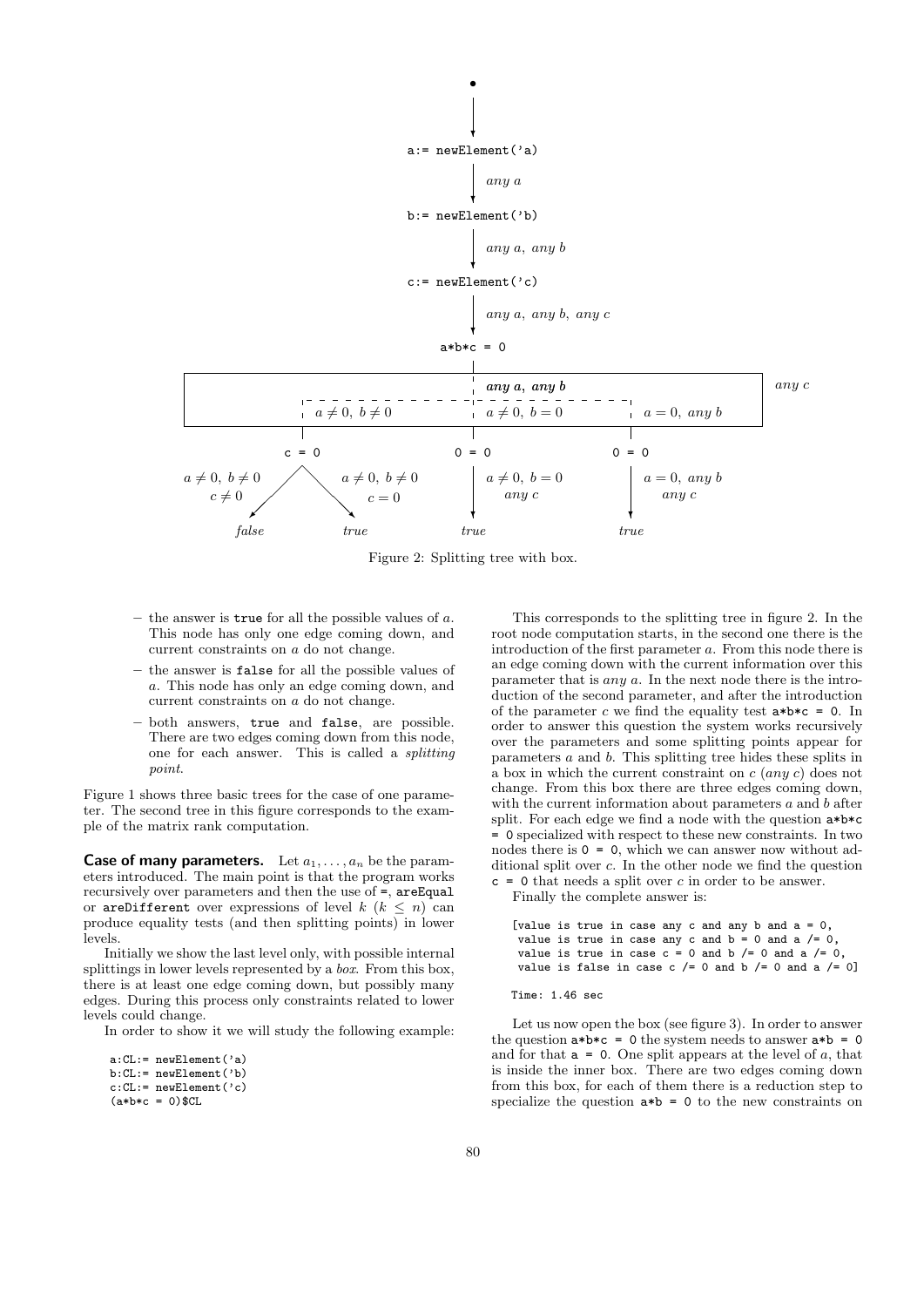

Figure 3: Splitting tree with open box.

a. In one of the branches this question can be answered without more splits, in the other it is needed another split over b.

Note that boxes are used to show the change of level in the computation, where recursion acts. Also there are some boolean values that appear, they only clarify the meaning of the branch (they can be seen as a flag for the branch).

## 3 IMPLEMENTING DYNAMIC EVALUATION

### 3.1 Strategies

The splitting trees show what kind of parallel problems that dynamic evaluation generates: from a given splitting point, each case is independent of the others, and consequently may be evaluated by a separate thread of execution.

Most common parallel libraries (including RPC, Linda, and PVM) assume that a parallel task can be described by a function, plus some arguments, and the parallel execution simply obtains a processor, branches to the function and when the function returns, marks itself as finished in some way. Unfortunately, dynamic evaluation is not suited to these kinds of model, as the parallel work is the remainder of the computation (ie. a continuation) rather than a well defined subpart of it.

In the previous implementation of dynamic evaluation, one starts the computation (for example the function dynamicRank) with a call to the function allCases. This initiates the computation. The process may then reach a point where a split is needed (the question  $a = 1$  in the rank algorithm). At this point it picks one branch  $(a \neq 1)$  saving the other possibility onto a list  $(Ia = 1])$ . Execution continues until the process is complete (and we have the result 2 for

the case  $a \neq 1$ ). The next stage takes the first condition on the list  $(a = 1)$  and re-evaluates the function (dynamicRank) using those conditions, possibly generating more list entries. When this list has been exhausted, a complete set of solutions has been found. This mechanism walks every possible path in the splitting tree, from the root node down to each leaf. This mechanism therefore evaluates the first part (up to a splitting point) of the function redundantly (in fact, if  $n$ answers are produced, the execution up to the first splitting point will have been repeated  $n$  times).

There are two possible solutions to this problem:

- to save the initial part preceding the split, to choose one branch, and re-instantiate the initial part in order to get the other branch when the first one is complete.
- to start two independent threads of computation at a splitting point,

The first of these may be implemented as a continuation save and restart, and the second by using a primitive similar to fork. Note that for the program to be useful, any independent threads must be re-synchronised and the results combined. This makes the two roughly equivalent, and gives us a way of describing fork as a continuation saving device.

Naturally, for any mechanism to be judged useful, the expense involved in either taking a continuation or forking a process should be less than the expense of re-evaluating the program up to the point at which the split occurs.

### 3.2 A tool: continuations

The language Scheme [R4R] provides continuations as first class objects. Continuations are useful for implementing a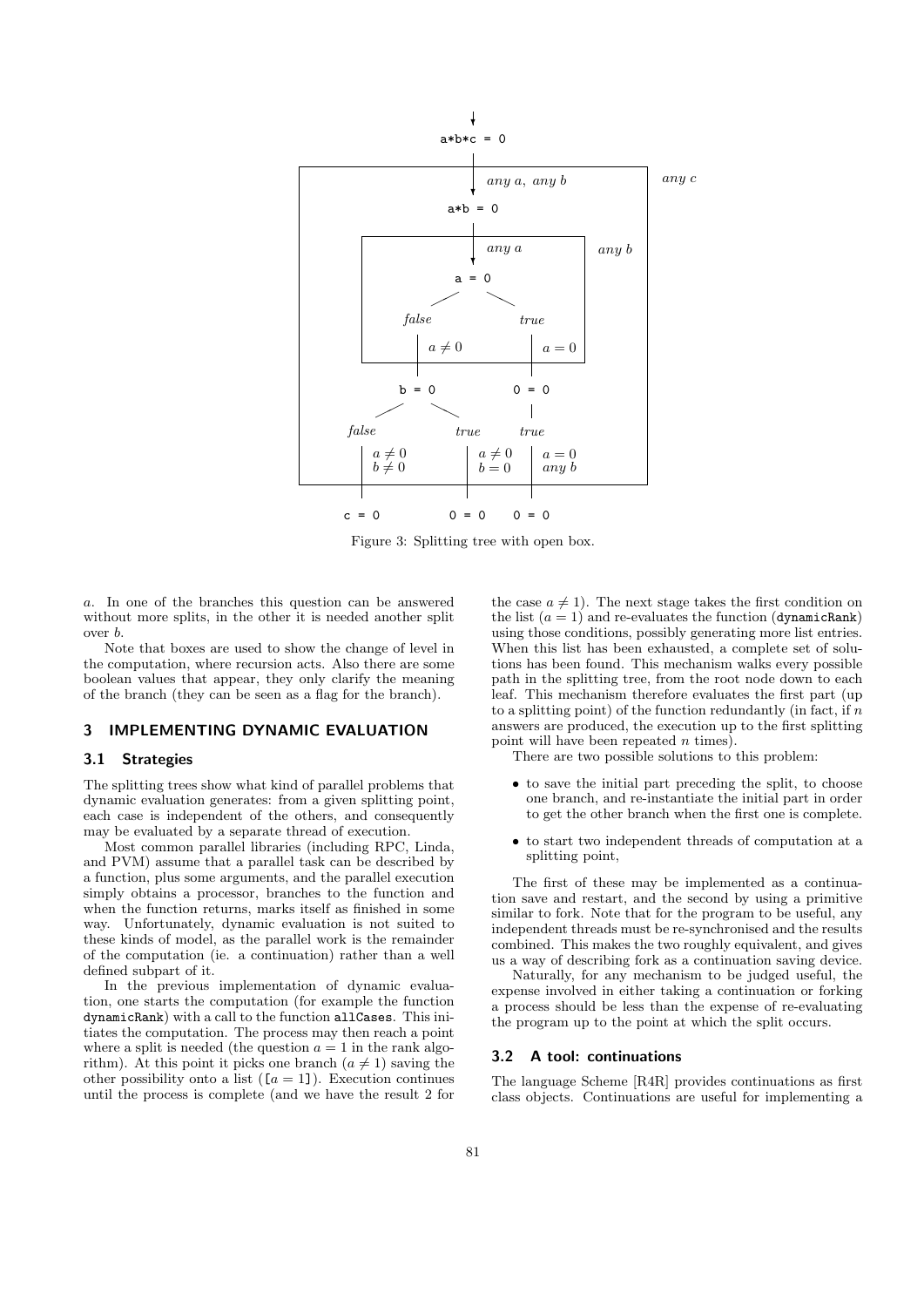wide variety of advanced control constructs, including nonlocal exits, backtracking, and coroutines.

Whenever an expression is evaluated there is a *continu*ation which is waiting for the result of the expression. The continuation represents an entire (default) future for the computation and may be represented as a snapshot of the current state of the program. A language which provides continuations as first-class objects allows a continuation to be saved, and later re-invoked. This re-invocation puts the computation back to the point where the continuation was saved, and additionally passes a result back to the continuation, in place of the result of the original expression.

For dynamic evaluation, the points we would mark are equalities in splitting points. In this case there are two possible ways to continue the computation, one for each branch of the tree. We therefore save the continuation of the equality test in a global table, returning false as the result of the equality test. After execution of this side of the splitting tree has completed, we can invoke this continuation with a true argument to force execution along the other path of the splitting tree. This serialises the computation as a sequence of disjoint paths in the splitting tree — there is no redundant execution of code when continuations are used.

The Scheme primitive which provides this snapshot is call-with-current-continuation, abbreviated to call/cc. This is a Scheme primitive which passes an object representing the continuation of the call/cc expression to the argument of the call/cc. The argument should be a function that takes one parameter. The following illustrates the use of call/cc:

```
(define *the-cont* nil) ;; continuation holder<br>(define *the-val* nil) ;; value for continuat
                                \vdots; value for continuation
;; Equality. If either argument is a symbol, we save
;; the current continuation, and return false. If
;; neither is a symbol, we call = as usual. In Scheme
;; false is #f, true is #t.
(define (my-equal a b)
   (if (or (symbol? a) (symbol? b))
       (call/cc
           (lambda (cont)
              ;; save the continuation,
              (set! *the-cont* cont)
              ;; and a value for it
              (set! *the-val* #t)
              #f))
       (= a b)))
;; if x is zero, then return good, bad otherwise.
(define (test x)
   (if (my-equal x 0) "good" "bad"))
> (test 3) ;; simple case, 3 <> 0
value is: "bad"
> (test 'x) ;; saves a continuation<br>value is: "bad" ;; and returns as if fa
                           \vdots and returns as if false
;; restart the computation from my-equal with the
;; value it saved (#t in this case)
```
> (\*the-cont\* \*the-val\*)<br>value is: "good" :: we get this result

The above example shows the basic idea behind continuations, as used in dynamic evaluation  $-$  an equality test can (by definition) only return true or false, but we use a

continuation in order to be able to back-track to the point of the test, so that we can follow both possible execution paths. However, we must identify cases which are provably true or provably false, which in the case of a constructible closure of a field is a significant task.

Note that a continuation saves dynamic information, but not global variables — clearly some state has to be left alone when restoring a continuation, because without that a program would have no way of discovering whether it was continuing from a re-invoked continuation, or from normal execution.

For the purposes of dynamic evaluation, it is possible to simulate continuations in C using the fork function. This is available under UNIX-style operating systems — in this case a continuation is really a whole separate process which is allowed to compute up to the end of the allCases function, and then return its result to its caller.

## 3.3 Making continuations available within Axiom

 $A^{\sharp}$  [W1] is a part of version 2 of the Axiom symbolic algebra package. The language provides a large number of relatively novel constructs, including first-class types, functions and iterators plus backward compatibility with the previous Axiom library language [JS]. As well as producing code for the Axiom system, it may also generate stand-alone programs in either Lisp or C. The dialect of Lisp that the compiler produces is heavily abstracted using macros, and has been designed in such a way that the macros may be modified for a Scheme system.

In order for  $A^{\sharp}$  to produce both C and Lisp code, it first produces an intermediate representation called foam (for more details of the compiler's design, see [W2]). FOAM is a very small language which can be mapped to a particular target language. Both C and Lisp host languages have been implemented, but in practice the majority of imperative computer languages contain a foam-like subset. This makes the compiler retargetable to other host languages, which may provide other control mechanisms.

 $A^{\sharp}$  also includes a foreign function interface which can call functions from the hosting language, and allows one to build abstractions over the imported functions. For example, the call/cc function and the continuations it produces may be turned into a type by importing call/cc into the compiler namespace, and wrapping a type around it. Thus we declare a type with the following signature:

```
Continuation(T: Type): with {
     callWithCC: (\% \rightarrow T) \rightarrow T;apply: (\%, T) \rightarrow \text{Exit};}
```
This states that Continuation is a function, which when applied to a type (called T), returns a new type which has two operations: apply and callWithCC. The apply operation invokes a continuation. The type Exit indicates that the call never returns — in this case execution continues at the point of the corresponding callWithCC call. Calling this function apply indicates that using a continuation in a function position will call this function — this is in order to mimic the Scheme syntax. In order to implement callWithCC, we have to write a small piece of Scheme which can call back the function passed to it. The function is an Axiom-level function, not a Scheme function, so we have to call it via a macro (CCall) from the foam package.

(define (schemeCallWithCC clos)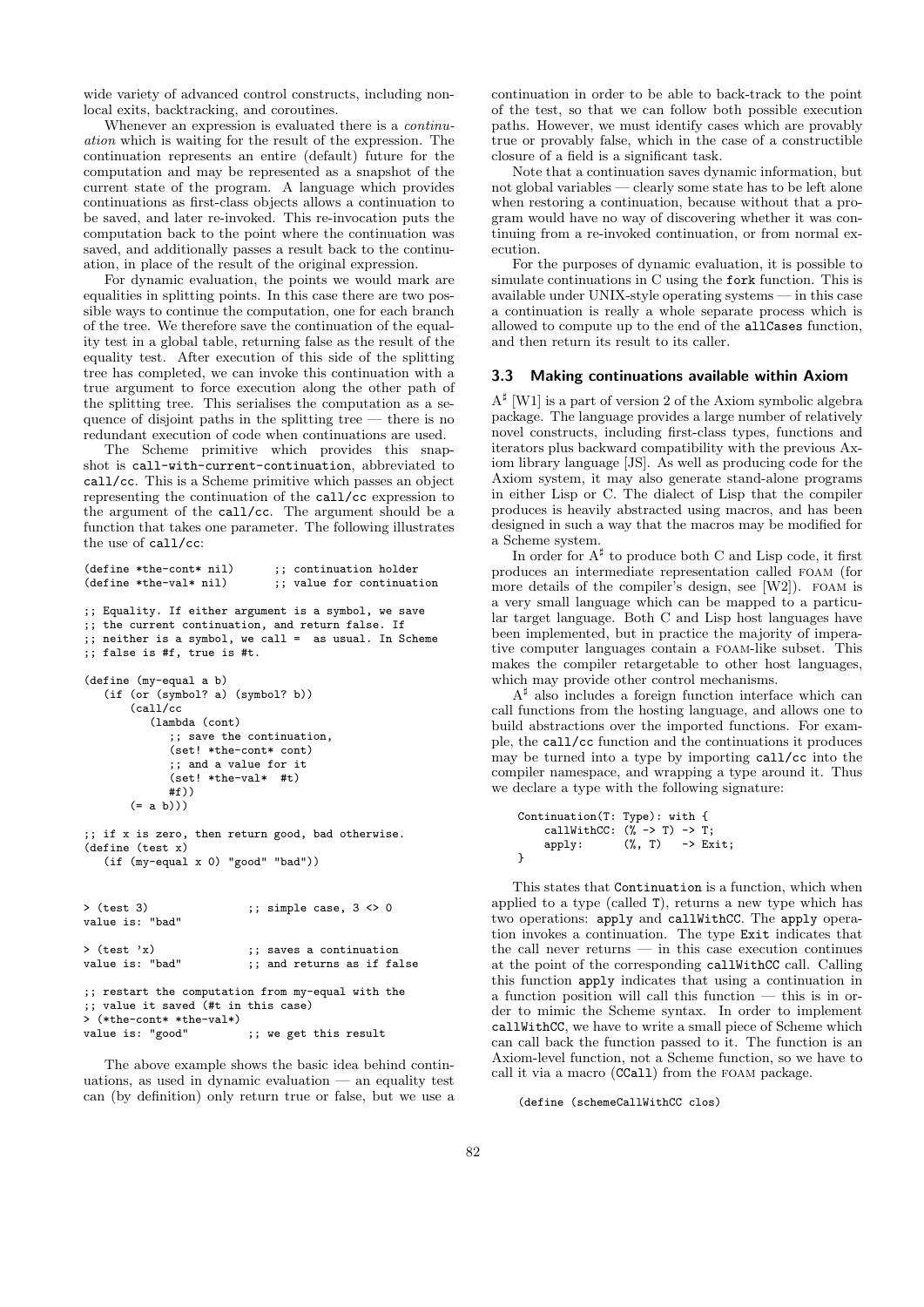```
(call/cc (lambda (c)
          (CCall clos c))))
```
We then incorporate this code into the definition of Continuation as follows (continuing from the declaration above):

```
Continuation(T: Type): with {
    callWithCC: (\% \rightarrow T) \rightarrow T;apply: (%, T) -> Exit;
}
= add \inimport { schemeCallWithCC: (% -> T) -> T }
            from Foreign Lisp;
    callWithCC(fn: % \rightarrow T): T ==
            schemeCallWithCC fn;
```
}

...

The import statement asserts that the function schemeCallWithCC exists, has a particular type, and should be called as a Lisp function. Note that from the compiler's point of view the Scheme language is identical to Lisp.

These definitions now allow us to use continuations as first class objects within  $A^{\sharp}$ .

We also implement a slightly modified version of continuations in terms of for $k$  — in this case, we import functions from C, and have to do more wrapping in order to achieve the desired semantics, but the declaration above is identical, and so the code using the Continuation type does not need to be changed.

The relative costs of the two implementations are hard to compare — in the Scheme case, the act of taking a continuation is not too high unless there is a large amount of dynamic data. However, the cost of running any Scheme code is often much greater than that of running the same code under C. This is partially due to the implementation of loops in Scheme, which had to be hand crafted, and also because Scheme is a dynamically typed language, and therefore spends much time checking types. C, however runs code very fast, but a call to fork has to be carefully guarded, as this may double the amount of memory taken by the program. This doubling is worst case, as many operating systems only replicate information after a process has written to a page, which implies that we only need copy the working set of pages in the program. The overhead can also be reduced by ensuring that no more than a fixed number of processes are active at a time — this ensures that the amount of space needed is proportional to the depth of the splitting tree, rather than the maximum width, at the worst case.

#### 3.4 Using continuations with an algebra library

As we have shown above, continuations form a useful basic mechanism for implementing dynamic evaluation. Dynamic evaluation itself can be applied to many problems, which typically need a large amount of non-trivial algebra code. This code is typically written in a high level language, whose hosting platform is not able to handle the creation of continuations. Conversely, languages that provide continuations do not have a rich enough algebra library or type system to implement some of the applications. Naturally, these could be added, but this is a significant amount of work. The  $A^{\sharp}$  compiler is used to bridge this gap.

As described above, there is the old implementation of dynamic evaluation [Du], which has been translated into  $A^{\sharp}$ 

language. (not a major change, as the languages are very similar). The principal user of this package, the dynamic constructible closure domain, has also been translated.

These programs are strongly structured into categories, domains and packages, and so it has been very easy to adapt them to the use of the new tools. In particular there are only two major changes:

- the function allCases in the control package,
- the equality in the dynamic constructible closure domain (and that only for the case where a split appears).

These two parts have been rewritten to use the continuation model of evaluation.

The old implementation of dynamic evaluation uses mutable variables in the dynamic constructible closure constructor in order to store the current case and the list of next cases. These variables are changed at a split point and allCases has access to these variables so as to control execution.

The mutable variable for the list of next cases disappears with the introduction of continuations, as the continuation effectively holds the necessary case information. This list of cases variable is therefore substituted with a variable that saves a list of outstanding continuations.

This rewriting allows one to use programs developed using the compiler to make use of dynamic evaluation — for example a program using the Matrix domain formed over a dynamic field may be used unchanged in both a Scheme and C based environment.

## 4 CONCLUSIONS AND FURTHER WORK

We have presented here two different solutions for the control problem in dynamic evaluation. In fact this control problem appears in a more general context: the use of parallelism from computer algebra systems.

We have seen how  $A^{\sharp}$  is able to incorporate tools such as continuations and fork. This mechanism is very powerful, and while foreign function interfaces are becoming relatively common in other languages, the compiler allows a much greater degree of control over the definition and use of the imported functions.

The problem of redundant computation has been avoided in these implementations of dynamic evaluation, and the use of continuations is a very elegant mechanism for solving this form of control problem. Naturally, more work is needed in both the C and Scheme versions to ensure that they retain this elegance, and execute without excessive overhead. As stated before, the original code was only lightly modified, but one can imagine some changes to make it better adapted to the continuations model.

The dynamic evaluation code itself can be further improved — the gcd algorithm used as the basis of the equality test is a generic implementation, and could be made more specific to the data structures used in dynamic evaluation.

#### References

- [R4R] W. Clinger, J. Rees, eds.  $Revised^4$  Report on the Algorithmic Language Scheme. ACM LISP Pointers IV, 3 (July-September 1991).
- [CJ] R. Corless, D. Jeffrey Well It Isn't Quite That Simple! ACM Sigsam Bulletin, Number 26 p. 2–6 (1992).